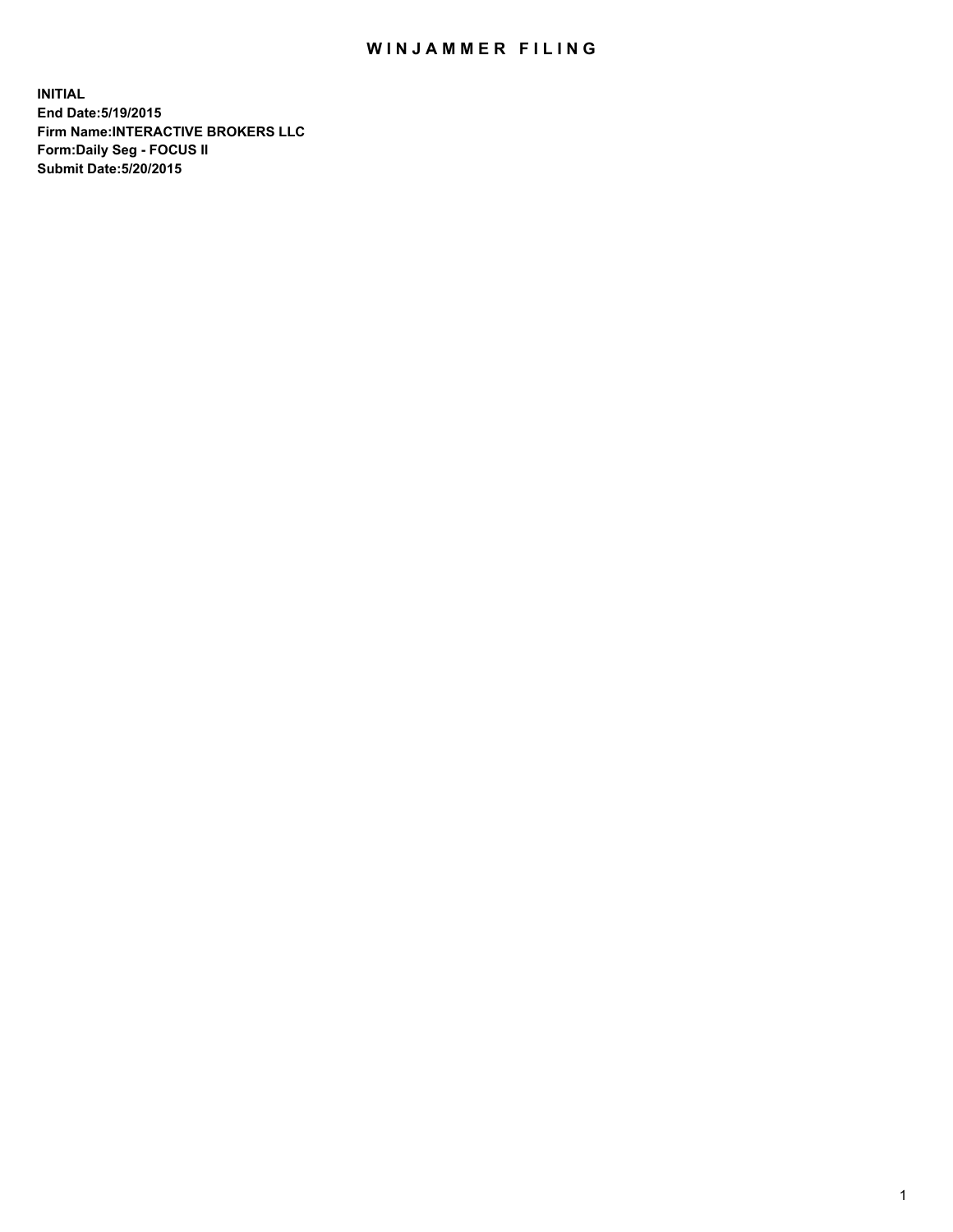## **INITIAL End Date:5/19/2015 Firm Name:INTERACTIVE BROKERS LLC Form:Daily Seg - FOCUS II Submit Date:5/20/2015 Daily Segregation - Cover Page**

| a. Minimum dollar amount: ; or<br>$\overline{\mathbf{0}}$<br>b. Minimum percentage of customer segregated funds required:% ; or<br>0<br>c. Dollar amount range between: and; or<br>155,000,000 245,000,000<br>0 <sub>0</sub><br>$\overline{\mathbf{0}}$<br>b. Minimum percentage of customer secured funds required:% ; or<br>0<br>80,000,000 120,000,000<br>0 <sub>0</sub><br>a. Minimum dollar amount: ; or<br>$\overline{\mathbf{0}}$<br>b. Minimum percentage of cleared swaps customer collateral required:% ; or<br>$\overline{\mathbf{0}}$<br>c. Dollar amount range between: and; or<br>0 <sub>0</sub><br>d. Percentage range of cleared swaps customer collateral required between:% and%.<br>0 <sub>0</sub><br>2,504,803,209 19-MAY-2015<br><b>Broker Dealer Minimum</b><br>296,144,431<br>Debit/Deficit - CustomersCurrent AmountGross Amount<br>Domestic Debit/Deficit<br>2,383,140<br>Foreign Debit/Deficit<br>4,980,1230<br>Debit/Deficit - Non CustomersCurrent AmountGross Amount<br>Domestic Debit/Deficit<br>0 <sub>0</sub><br>Foreign Debit/Deficit<br>0 <sub>0</sub><br>Proprietary Profit/Loss<br>Domestic Profit/Loss<br>$\overline{\mathbf{0}}$<br>Foreign Profit/Loss<br>$\underline{\mathbf{0}}$<br>Proprietary Open Trade Equity<br>Domestic OTE<br><u>0</u><br>Foreign OTE<br><u>0</u><br><b>SPAN</b><br>1,370,632,846<br>19,854,258<br><u>0</u><br>20,000,000 [7465]<br>Other NFA Dollar Amount Requirement<br>21,534,738 [7475] | Name of Company<br><b>Contact Name</b><br><b>Contact Phone Number</b><br><b>Contact Email Address</b> | <b>INTERACTIVE BROKERS LLC</b><br><b>Michael Ellman</b><br>203-422-8926<br>mellman@interactivebrokers.co<br>$m$ |
|--------------------------------------------------------------------------------------------------------------------------------------------------------------------------------------------------------------------------------------------------------------------------------------------------------------------------------------------------------------------------------------------------------------------------------------------------------------------------------------------------------------------------------------------------------------------------------------------------------------------------------------------------------------------------------------------------------------------------------------------------------------------------------------------------------------------------------------------------------------------------------------------------------------------------------------------------------------------------------------------------------------------------------------------------------------------------------------------------------------------------------------------------------------------------------------------------------------------------------------------------------------------------------------------------------------------------------------------------------------------------------------------------------------------------------------------------------------|-------------------------------------------------------------------------------------------------------|-----------------------------------------------------------------------------------------------------------------|
|                                                                                                                                                                                                                                                                                                                                                                                                                                                                                                                                                                                                                                                                                                                                                                                                                                                                                                                                                                                                                                                                                                                                                                                                                                                                                                                                                                                                                                                              | FCM's Customer Segregated Funds Residual Interest Target (choose one):                                |                                                                                                                 |
|                                                                                                                                                                                                                                                                                                                                                                                                                                                                                                                                                                                                                                                                                                                                                                                                                                                                                                                                                                                                                                                                                                                                                                                                                                                                                                                                                                                                                                                              |                                                                                                       |                                                                                                                 |
|                                                                                                                                                                                                                                                                                                                                                                                                                                                                                                                                                                                                                                                                                                                                                                                                                                                                                                                                                                                                                                                                                                                                                                                                                                                                                                                                                                                                                                                              |                                                                                                       |                                                                                                                 |
|                                                                                                                                                                                                                                                                                                                                                                                                                                                                                                                                                                                                                                                                                                                                                                                                                                                                                                                                                                                                                                                                                                                                                                                                                                                                                                                                                                                                                                                              | d. Percentage range of customer segregated funds required between:% and%.                             |                                                                                                                 |
|                                                                                                                                                                                                                                                                                                                                                                                                                                                                                                                                                                                                                                                                                                                                                                                                                                                                                                                                                                                                                                                                                                                                                                                                                                                                                                                                                                                                                                                              | FCM's Customer Secured Amount Funds Residual Interest Target (choose one):                            |                                                                                                                 |
|                                                                                                                                                                                                                                                                                                                                                                                                                                                                                                                                                                                                                                                                                                                                                                                                                                                                                                                                                                                                                                                                                                                                                                                                                                                                                                                                                                                                                                                              | a. Minimum dollar amount: ; or                                                                        |                                                                                                                 |
|                                                                                                                                                                                                                                                                                                                                                                                                                                                                                                                                                                                                                                                                                                                                                                                                                                                                                                                                                                                                                                                                                                                                                                                                                                                                                                                                                                                                                                                              |                                                                                                       |                                                                                                                 |
|                                                                                                                                                                                                                                                                                                                                                                                                                                                                                                                                                                                                                                                                                                                                                                                                                                                                                                                                                                                                                                                                                                                                                                                                                                                                                                                                                                                                                                                              | c. Dollar amount range between: and; or                                                               |                                                                                                                 |
|                                                                                                                                                                                                                                                                                                                                                                                                                                                                                                                                                                                                                                                                                                                                                                                                                                                                                                                                                                                                                                                                                                                                                                                                                                                                                                                                                                                                                                                              | d. Percentage range of customer secured funds required between:% and%.                                |                                                                                                                 |
|                                                                                                                                                                                                                                                                                                                                                                                                                                                                                                                                                                                                                                                                                                                                                                                                                                                                                                                                                                                                                                                                                                                                                                                                                                                                                                                                                                                                                                                              | FCM's Cleared Swaps Customer Collateral Residual Interest Target (choose one):                        |                                                                                                                 |
|                                                                                                                                                                                                                                                                                                                                                                                                                                                                                                                                                                                                                                                                                                                                                                                                                                                                                                                                                                                                                                                                                                                                                                                                                                                                                                                                                                                                                                                              |                                                                                                       |                                                                                                                 |
|                                                                                                                                                                                                                                                                                                                                                                                                                                                                                                                                                                                                                                                                                                                                                                                                                                                                                                                                                                                                                                                                                                                                                                                                                                                                                                                                                                                                                                                              |                                                                                                       |                                                                                                                 |
|                                                                                                                                                                                                                                                                                                                                                                                                                                                                                                                                                                                                                                                                                                                                                                                                                                                                                                                                                                                                                                                                                                                                                                                                                                                                                                                                                                                                                                                              |                                                                                                       |                                                                                                                 |
|                                                                                                                                                                                                                                                                                                                                                                                                                                                                                                                                                                                                                                                                                                                                                                                                                                                                                                                                                                                                                                                                                                                                                                                                                                                                                                                                                                                                                                                              |                                                                                                       |                                                                                                                 |
|                                                                                                                                                                                                                                                                                                                                                                                                                                                                                                                                                                                                                                                                                                                                                                                                                                                                                                                                                                                                                                                                                                                                                                                                                                                                                                                                                                                                                                                              | Current ANC:on                                                                                        |                                                                                                                 |
|                                                                                                                                                                                                                                                                                                                                                                                                                                                                                                                                                                                                                                                                                                                                                                                                                                                                                                                                                                                                                                                                                                                                                                                                                                                                                                                                                                                                                                                              |                                                                                                       |                                                                                                                 |
|                                                                                                                                                                                                                                                                                                                                                                                                                                                                                                                                                                                                                                                                                                                                                                                                                                                                                                                                                                                                                                                                                                                                                                                                                                                                                                                                                                                                                                                              |                                                                                                       |                                                                                                                 |
|                                                                                                                                                                                                                                                                                                                                                                                                                                                                                                                                                                                                                                                                                                                                                                                                                                                                                                                                                                                                                                                                                                                                                                                                                                                                                                                                                                                                                                                              |                                                                                                       |                                                                                                                 |
|                                                                                                                                                                                                                                                                                                                                                                                                                                                                                                                                                                                                                                                                                                                                                                                                                                                                                                                                                                                                                                                                                                                                                                                                                                                                                                                                                                                                                                                              |                                                                                                       |                                                                                                                 |
|                                                                                                                                                                                                                                                                                                                                                                                                                                                                                                                                                                                                                                                                                                                                                                                                                                                                                                                                                                                                                                                                                                                                                                                                                                                                                                                                                                                                                                                              |                                                                                                       |                                                                                                                 |
|                                                                                                                                                                                                                                                                                                                                                                                                                                                                                                                                                                                                                                                                                                                                                                                                                                                                                                                                                                                                                                                                                                                                                                                                                                                                                                                                                                                                                                                              |                                                                                                       |                                                                                                                 |
|                                                                                                                                                                                                                                                                                                                                                                                                                                                                                                                                                                                                                                                                                                                                                                                                                                                                                                                                                                                                                                                                                                                                                                                                                                                                                                                                                                                                                                                              |                                                                                                       |                                                                                                                 |
|                                                                                                                                                                                                                                                                                                                                                                                                                                                                                                                                                                                                                                                                                                                                                                                                                                                                                                                                                                                                                                                                                                                                                                                                                                                                                                                                                                                                                                                              |                                                                                                       |                                                                                                                 |
|                                                                                                                                                                                                                                                                                                                                                                                                                                                                                                                                                                                                                                                                                                                                                                                                                                                                                                                                                                                                                                                                                                                                                                                                                                                                                                                                                                                                                                                              |                                                                                                       |                                                                                                                 |
|                                                                                                                                                                                                                                                                                                                                                                                                                                                                                                                                                                                                                                                                                                                                                                                                                                                                                                                                                                                                                                                                                                                                                                                                                                                                                                                                                                                                                                                              |                                                                                                       |                                                                                                                 |
|                                                                                                                                                                                                                                                                                                                                                                                                                                                                                                                                                                                                                                                                                                                                                                                                                                                                                                                                                                                                                                                                                                                                                                                                                                                                                                                                                                                                                                                              |                                                                                                       |                                                                                                                 |
|                                                                                                                                                                                                                                                                                                                                                                                                                                                                                                                                                                                                                                                                                                                                                                                                                                                                                                                                                                                                                                                                                                                                                                                                                                                                                                                                                                                                                                                              |                                                                                                       |                                                                                                                 |
|                                                                                                                                                                                                                                                                                                                                                                                                                                                                                                                                                                                                                                                                                                                                                                                                                                                                                                                                                                                                                                                                                                                                                                                                                                                                                                                                                                                                                                                              |                                                                                                       |                                                                                                                 |
|                                                                                                                                                                                                                                                                                                                                                                                                                                                                                                                                                                                                                                                                                                                                                                                                                                                                                                                                                                                                                                                                                                                                                                                                                                                                                                                                                                                                                                                              | <b>Customer SPAN Calculation</b>                                                                      |                                                                                                                 |
|                                                                                                                                                                                                                                                                                                                                                                                                                                                                                                                                                                                                                                                                                                                                                                                                                                                                                                                                                                                                                                                                                                                                                                                                                                                                                                                                                                                                                                                              | Non-Customer SPAN Calcualation                                                                        |                                                                                                                 |
|                                                                                                                                                                                                                                                                                                                                                                                                                                                                                                                                                                                                                                                                                                                                                                                                                                                                                                                                                                                                                                                                                                                                                                                                                                                                                                                                                                                                                                                              | Proprietary Capital Charges                                                                           |                                                                                                                 |
|                                                                                                                                                                                                                                                                                                                                                                                                                                                                                                                                                                                                                                                                                                                                                                                                                                                                                                                                                                                                                                                                                                                                                                                                                                                                                                                                                                                                                                                              | Minimum Dollar Amount Requirement                                                                     |                                                                                                                 |
|                                                                                                                                                                                                                                                                                                                                                                                                                                                                                                                                                                                                                                                                                                                                                                                                                                                                                                                                                                                                                                                                                                                                                                                                                                                                                                                                                                                                                                                              |                                                                                                       |                                                                                                                 |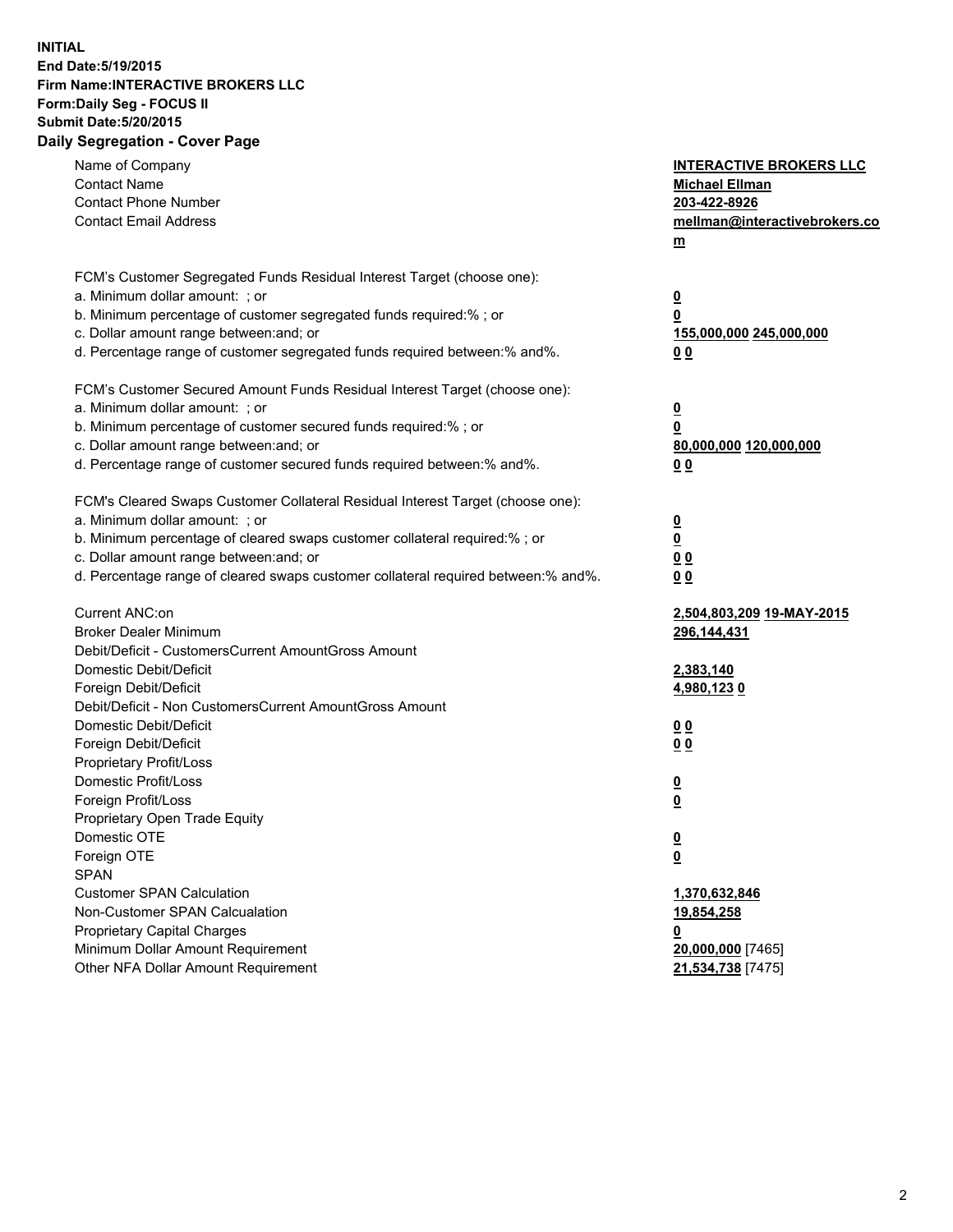## **INITIAL End Date:5/19/2015 Firm Name:INTERACTIVE BROKERS LLC Form:Daily Seg - FOCUS II Submit Date:5/20/2015 Daily Segregation - Secured Amounts**

|          | Foreign Futures and Foreign Options Secured Amounts                                         |                                   |
|----------|---------------------------------------------------------------------------------------------|-----------------------------------|
|          | Amount required to be set aside pursuant to law, rule or regulation of a foreign            | $0$ [7305]                        |
|          | government or a rule of a self-regulatory organization authorized thereunder                |                                   |
| 1.       | Net ledger balance - Foreign Futures and Foreign Option Trading - All Customers             |                                   |
|          | A. Cash                                                                                     | 572,481,688 [7315]                |
|          | B. Securities (at market)                                                                   | $0$ [7317]                        |
| 2.       | Net unrealized profit (loss) in open futures contracts traded on a foreign board of trade   | 6,505,211 [7325]                  |
| 3.       | Exchange traded options                                                                     |                                   |
|          | a. Market value of open option contracts purchased on a foreign board of trade              | 86,274 [7335]                     |
|          | b. Market value of open contracts granted (sold) on a foreign board of trade                | $-56,881$ [7337]                  |
| 4.       | Net equity (deficit) (add lines 1.2. and 3.)                                                | 579,016,292 [7345]                |
| 5.       | Account liquidating to a deficit and account with a debit balances - gross amount           | 4,980,123 [7351]                  |
|          | Less: amount offset by customer owned securities                                            | 0 [7352] 4,980,123 [7354]         |
| 6.       | Amount required to be set aside as the secured amount - Net Liquidating Equity              | 583,996,415 [7355]                |
|          | Method (add lines 4 and 5)                                                                  |                                   |
| 7.       | Greater of amount required to be set aside pursuant to foreign jurisdiction (above) or line | 583,996,415 [7360]                |
|          | 6.                                                                                          |                                   |
|          | FUNDS DEPOSITED IN SEPARATE REGULATION 30.7 ACCOUNTS                                        |                                   |
| 1.       | Cash in banks                                                                               |                                   |
|          | A. Banks located in the United States                                                       | $0$ [7500]                        |
|          | B. Other banks qualified under Regulation 30.7                                              | 0 [7520] 0 [7530]                 |
| 2.       | Securities                                                                                  |                                   |
|          | A. In safekeeping with banks located in the United States                                   | 509,241,919 [7540]                |
|          | B. In safekeeping with other banks qualified under Regulation 30.7                          | 0 [7560] 509,241,919 [7570]       |
| 3.       | Equities with registered futures commission merchants                                       |                                   |
|          | A. Cash                                                                                     | $0$ [7580]                        |
|          | <b>B.</b> Securities                                                                        | $0$ [7590]                        |
|          | C. Unrealized gain (loss) on open futures contracts                                         | $0$ [7600]                        |
|          | D. Value of long option contracts                                                           | $0$ [7610]                        |
|          | E. Value of short option contracts                                                          | 0 [7615] 0 [7620]                 |
| 4.       | Amounts held by clearing organizations of foreign boards of trade                           |                                   |
|          | A. Cash                                                                                     | $0$ [7640]                        |
|          | <b>B.</b> Securities                                                                        | $0$ [7650]                        |
|          | C. Amount due to (from) clearing organization - daily variation                             | $0$ [7660]                        |
|          | D. Value of long option contracts                                                           | $0$ [7670]                        |
|          | E. Value of short option contracts                                                          | 0 [7675] 0 [7680]                 |
| 5.       | Amounts held by members of foreign boards of trade                                          |                                   |
|          | A. Cash                                                                                     | 219,706,514 [7700]                |
|          | <b>B.</b> Securities                                                                        | $0$ [7710]                        |
|          | C. Unrealized gain (loss) on open futures contracts                                         | 28,847,577 [7720]                 |
|          | D. Value of long option contracts                                                           | 86,280 [7730]                     |
|          | E. Value of short option contracts                                                          |                                   |
|          |                                                                                             | -56,879 [7735] 248,583,492 [7740] |
| 6.<br>7. | Amounts with other depositories designated by a foreign board of trade                      | $0$ [7760]                        |
|          | Segregated funds on hand                                                                    | $0$ [7765]                        |
| 8.       | Total funds in separate section 30.7 accounts                                               | 757,825,411 [7770]                |
| 9.       | Excess (deficiency) Set Aside for Secured Amount (subtract line 7 Secured Statement         | 173,828,996 [7380]                |
|          | Page 1 from Line 8)                                                                         |                                   |
| 10.      | Management Target Amount for Excess funds in separate section 30.7 accounts                 | 80,000,000 [7780]                 |
| 11.      | Excess (deficiency) funds in separate 30.7 accounts over (under) Management Target          | 93,828,996 [7785]                 |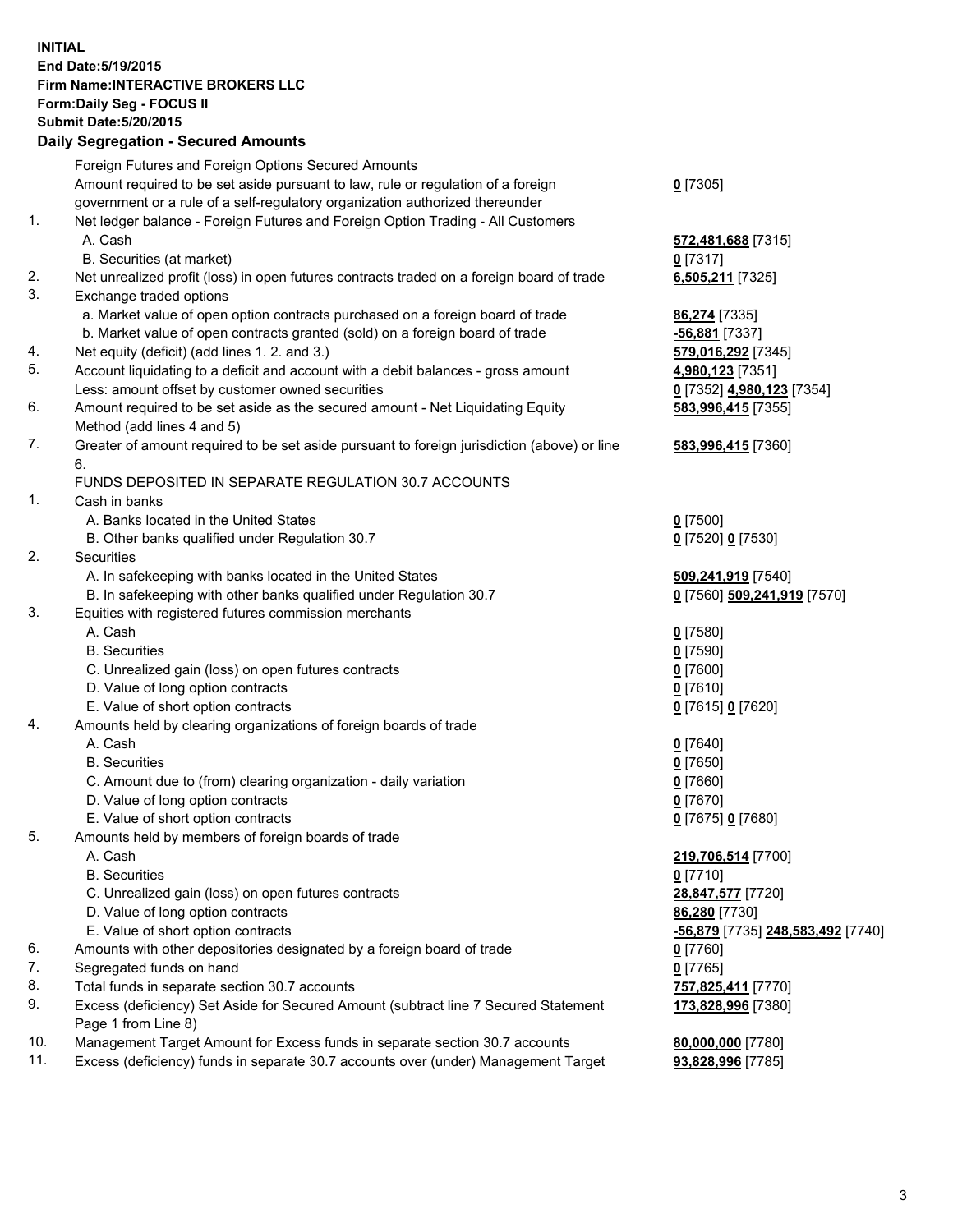**INITIAL End Date:5/19/2015 Firm Name:INTERACTIVE BROKERS LLC Form:Daily Seg - FOCUS II Submit Date:5/20/2015 Daily Segregation - Segregation Statement** SEGREGATION REQUIREMENTS(Section 4d(2) of the CEAct) 1. Net ledger balance A. Cash **2,671,628,627** [7010] B. Securities (at market) **0** [7020] 2. Net unrealized profit (loss) in open futures contracts traded on a contract market **-75,834,278** [7030] 3. Exchange traded options A. Add market value of open option contracts purchased on a contract market **111,874,887** [7032] B. Deduct market value of open option contracts granted (sold) on a contract market **-186,153,079** [7033] 4. Net equity (deficit) (add lines 1, 2 and 3) **2,521,516,157** [7040] 5. Accounts liquidating to a deficit and accounts with debit balances - gross amount **2,383,140** [7045] Less: amount offset by customer securities **0** [7047] **2,383,140** [7050] 6. Amount required to be segregated (add lines 4 and 5) **2,523,899,297** [7060] FUNDS IN SEGREGATED ACCOUNTS 7. Deposited in segregated funds bank accounts A. Cash **376,078,879** [7070] B. Securities representing investments of customers' funds (at market) **1,420,137,580** [7080] C. Securities held for particular customers or option customers in lieu of cash (at market) **0** [7090] 8. Margins on deposit with derivatives clearing organizations of contract markets A. Cash **13,895,847** [7100] B. Securities representing investments of customers' funds (at market) **109,388,640** [7110] C. Securities held for particular customers or option customers in lieu of cash (at market) **0** [7120] 9. Net settlement from (to) derivatives clearing organizations of contract markets **913,834** [7130] 10. Exchange traded options A. Value of open long option contracts **2,709,864** [7132] B. Value of open short option contracts **-8,299,723** [7133] 11. Net equities with other FCMs A. Net liquidating equity **-35,603,416** [7140] B. Securities representing investments of customers' funds (at market) **853,226,564** [7160] C. Securities held for particular customers or option customers in lieu of cash (at market) **0** [7170] 12. Segregated funds on hand **0** [7150] 13. Total amount in segregation (add lines 7 through 12) **2,732,448,069** [7180] 14. Excess (deficiency) funds in segregation (subtract line 6 from line 13) **208,548,772** [7190] 15. Management Target Amount for Excess funds in segregation **155,000,000** [7194]

16. Excess (deficiency) funds in segregation over (under) Management Target Amount Excess

**53,548,772** [7198]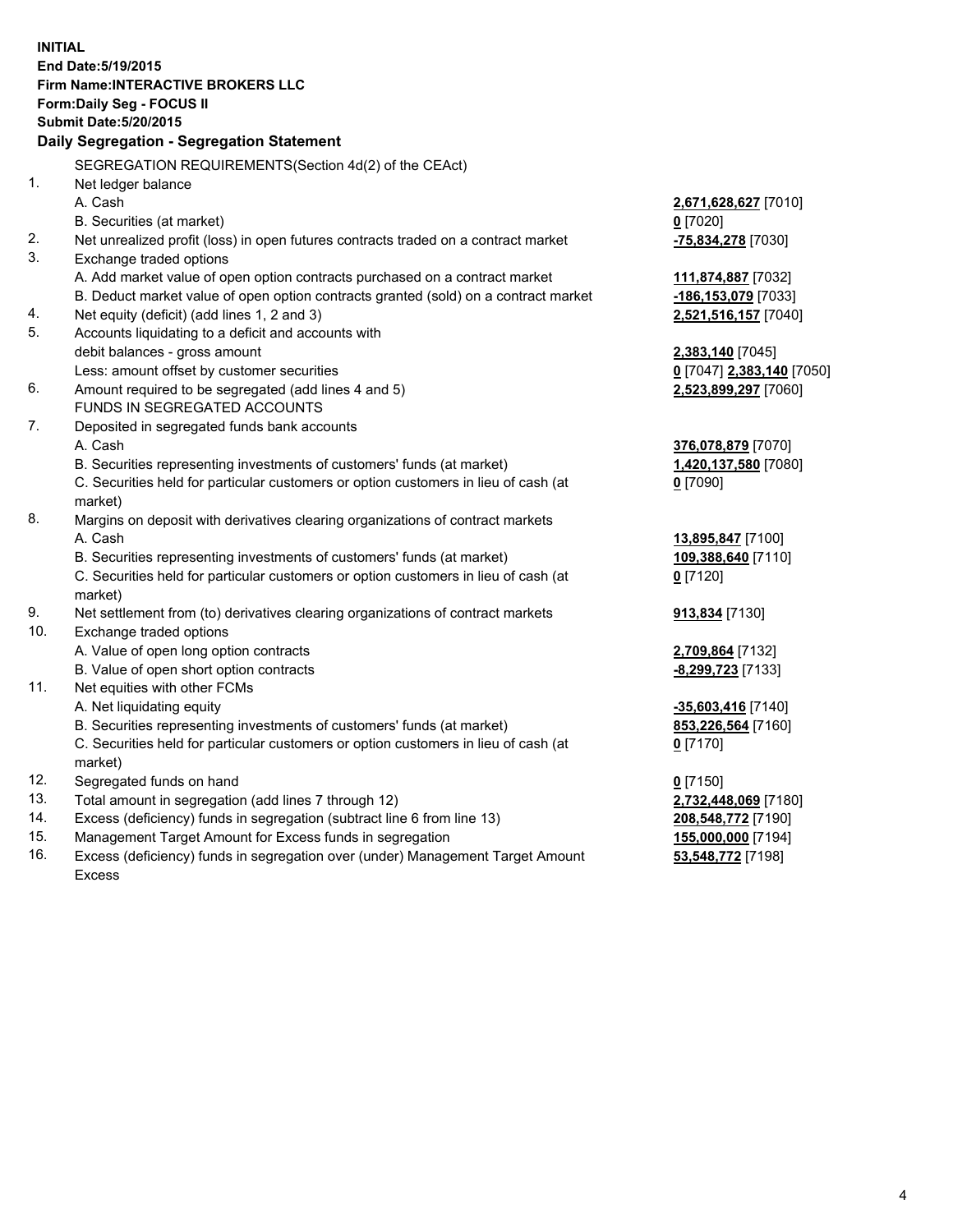## **INITIAL End Date:5/19/2015 Firm Name:INTERACTIVE BROKERS LLC Form:Daily Seg - FOCUS II Submit Date:5/20/2015 Daily Segregation - Supplemental**

| $\blacksquare$           | Total gross margin deficiencies - Segregated Funds Origin                              | 974,989 [9100] |
|--------------------------|----------------------------------------------------------------------------------------|----------------|
| $\sim$                   | Total gross margin deficiencies - Secured Funds Origin                                 | 30,093 [9101]  |
| $\blacksquare$           | Total gross margin deficiencies - Cleared Swaps Customer Collateral Funds Origin       | $0$ [9102]     |
| $\blacksquare$           | Total gross margin deficiencies - Noncustomer and Proprietary Accounts Origin          | $0$ [9103]     |
| $\blacksquare$           | Total number of accounts contributing to total gross margin deficiencies - Segregated  | 10 [9104]      |
|                          | Funds Origin                                                                           |                |
| $\blacksquare$           | Total number of accounts contributing to total gross margin deficiencies - Secured     | 1 [9105]       |
|                          | <b>Funds Origin</b>                                                                    |                |
| $\blacksquare$           | Total number of accounts contributing to the total gross margin deficiencies - Cleared | $0$ [9106]     |
|                          | Swaps Customer Collateral Funds Origin                                                 |                |
| $\overline{\phantom{a}}$ | Total number of accounts contributing to the total gross margin deficiencies -         | $0$ [9107]     |
|                          | Noncustomer and Proprietary Accounts Origin                                            |                |
| $\overline{\phantom{a}}$ | Upload a copy of the firm's daily margin report the FCM uses to issue margin calls     |                |
|                          | which corresponds with the reporting date.                                             |                |

05.19.2015 Commodity Margin Deficiency Report.xls